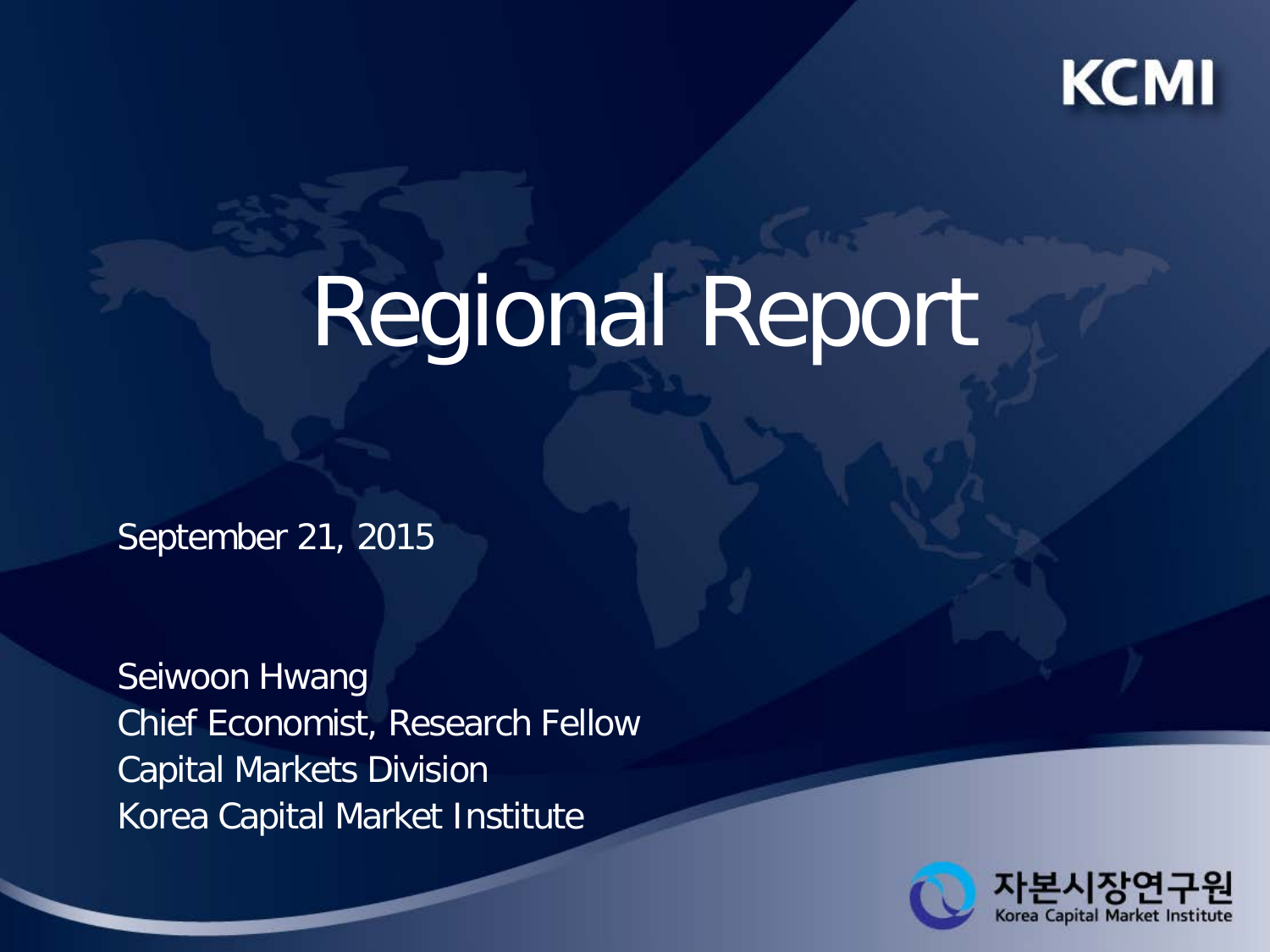## **Contents**



**I Macro-economic Development**

**II Capital Market Performance**

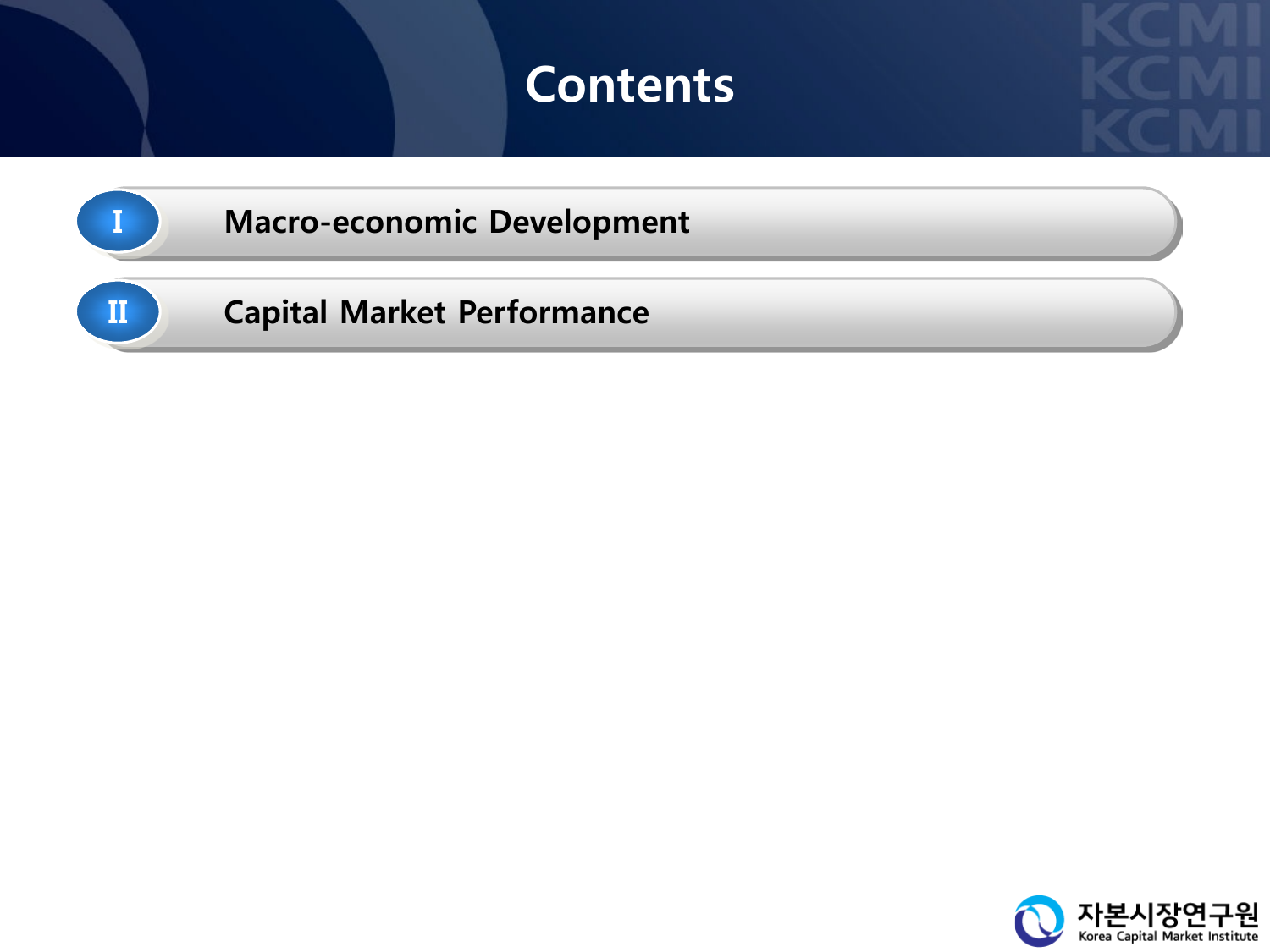## I. Macro-economic Development

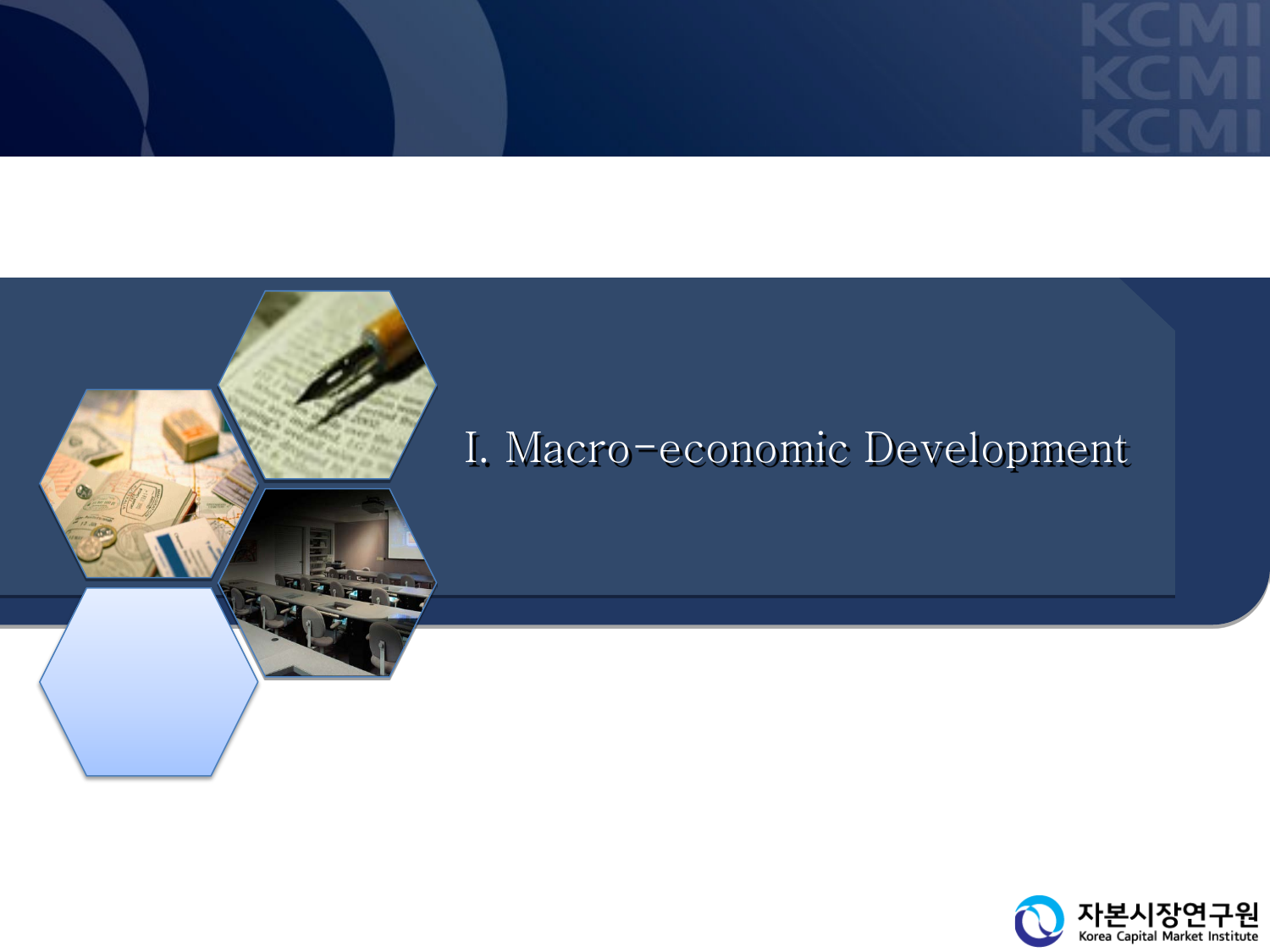## GDP Trend (1)

## **❖ Sluggish GDP growth in the region**

- China, India, Mongolia, and Vietnam recorded the GDP growth rate higher than 7% annually
- **Variation in the GDP growth rate among member countries** become smaller
	- Std. Dev in the GDP growth rate across the countries is 5.5% in 2014, which is the lowest since 2006(10.7%)
	- Stronger herding in GDP growth
- Correlation between the local economies and Chinese economy are relatively high in Australia, India, Indonesia, Korea, Philippines, and Thailand

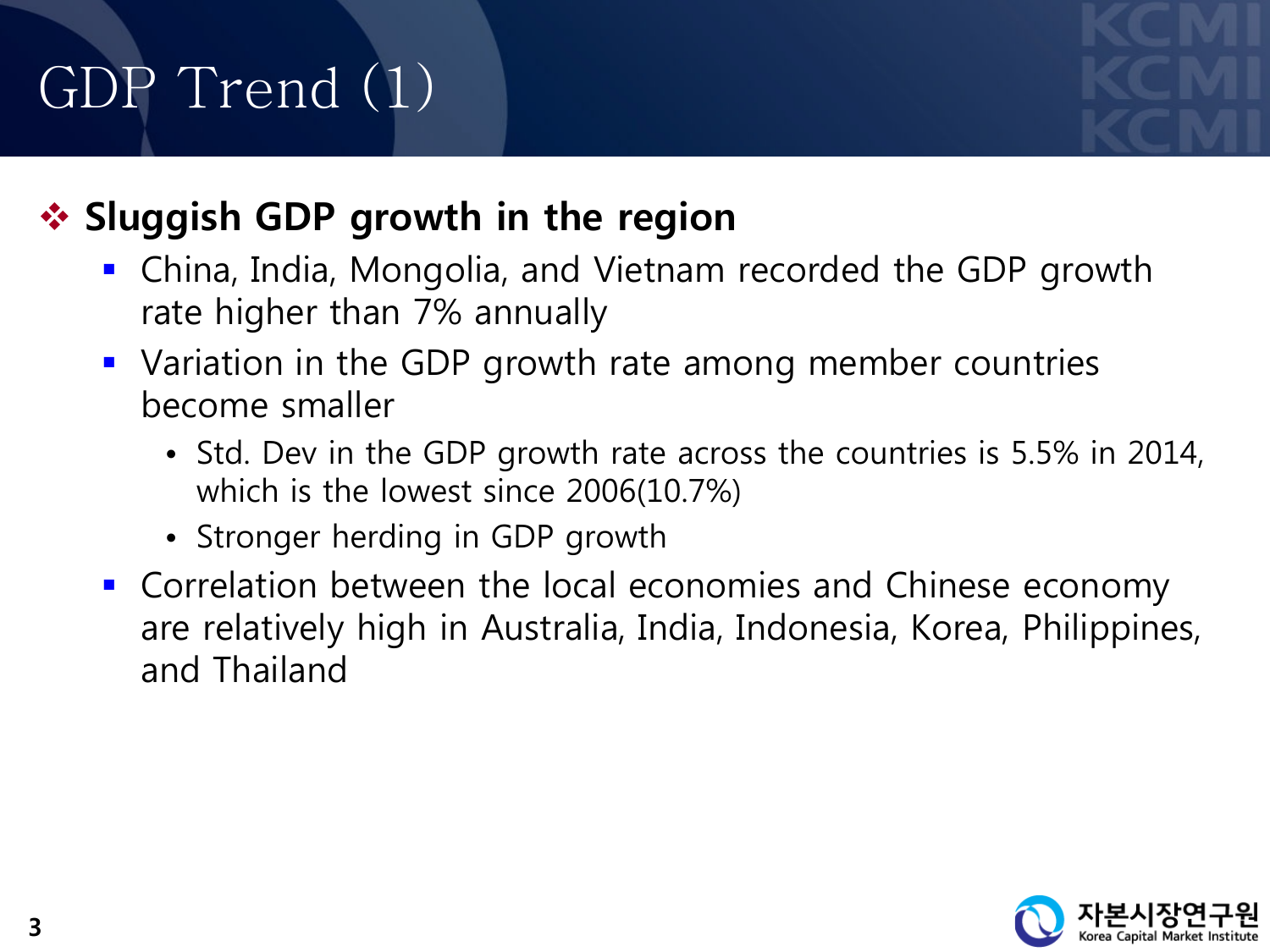## GDP Trend (2)

#### **Convergence of the growth rates**

- **Economic growth subsided in many countries**
- Growth rate differences are smaller



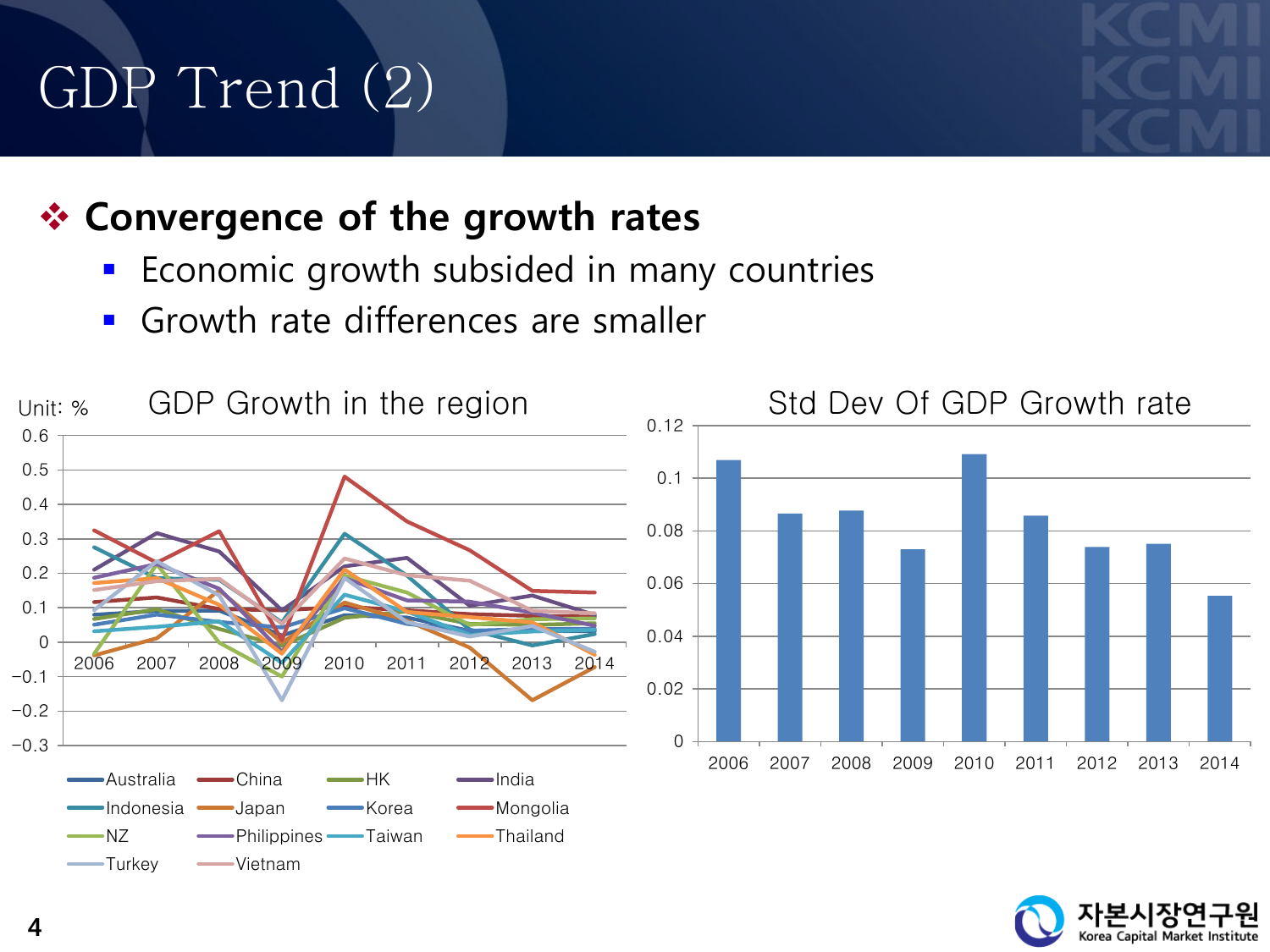## CPI (1)

#### **Low inflation in 2014**

- **Inflation lower in 2014 than in 2013 in 8 countries** 
	- Australia, China, India, Korea, Mongolia, NZ, Thailand, Vietnam
	- Largest drop in Vietnam(4.2% lower)
- **Inflation higher in 2014 than in 2013 in 6 countries** 
	- HK, Indonesia, Japan, Philippines, Taiwan, Turkey
	- Largest increase in Turkey(0.8%)
	- Japan experienced the largest inflation for the recent 10 years(0.9%)
- Deflation in India(-0.58%) in 2014
- Inflation variation among the member countries is relatively small in 2014

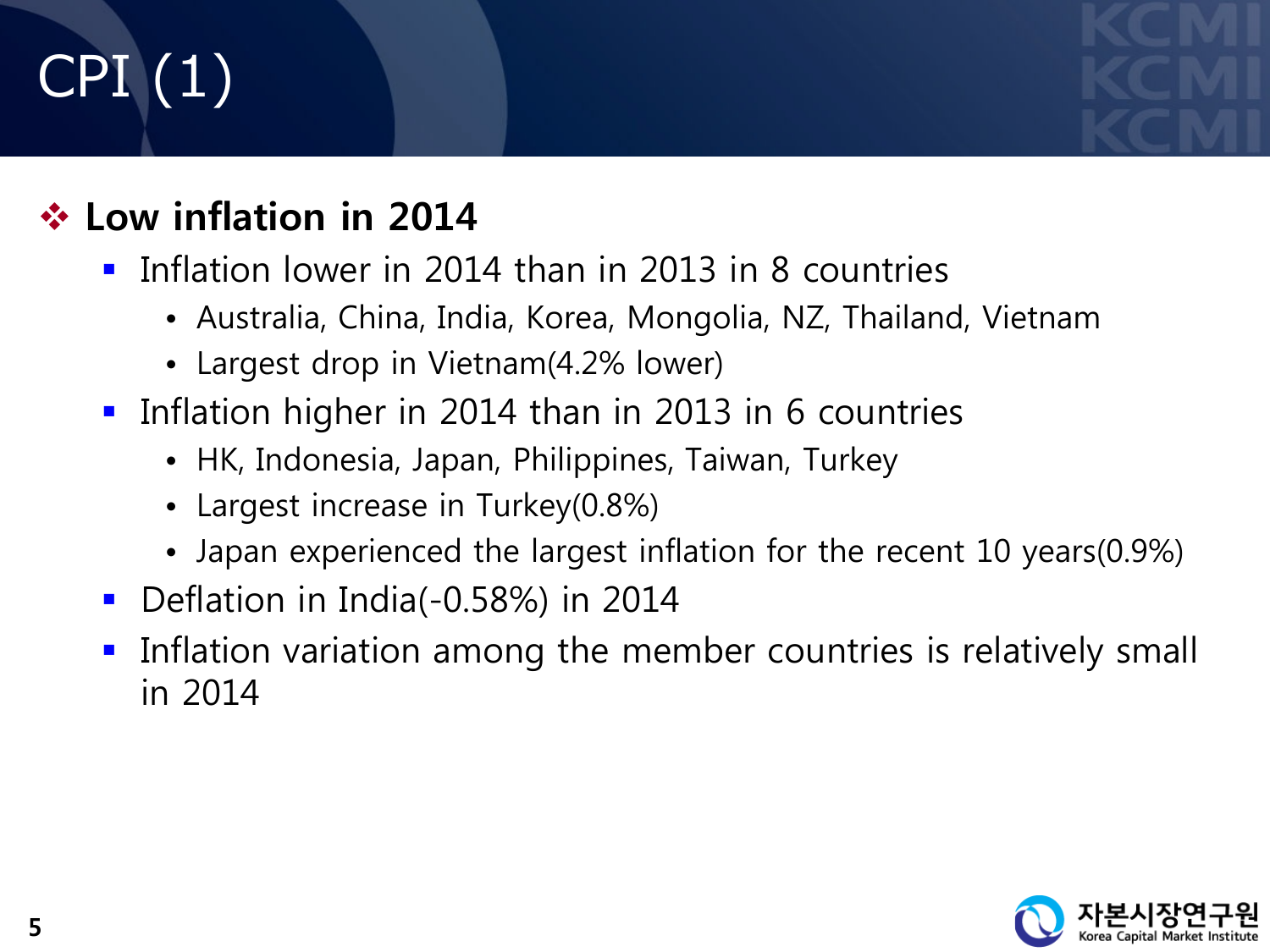## CPI (2)

#### **❖ Stable inflation across years**

- **Inflation rates have been quite stable in most of the member** countries since 2012
- **F** Fluctuation in inflation rate lower than 2% on average
	- Japan has the lowest variation in inflation rates followed by Australia



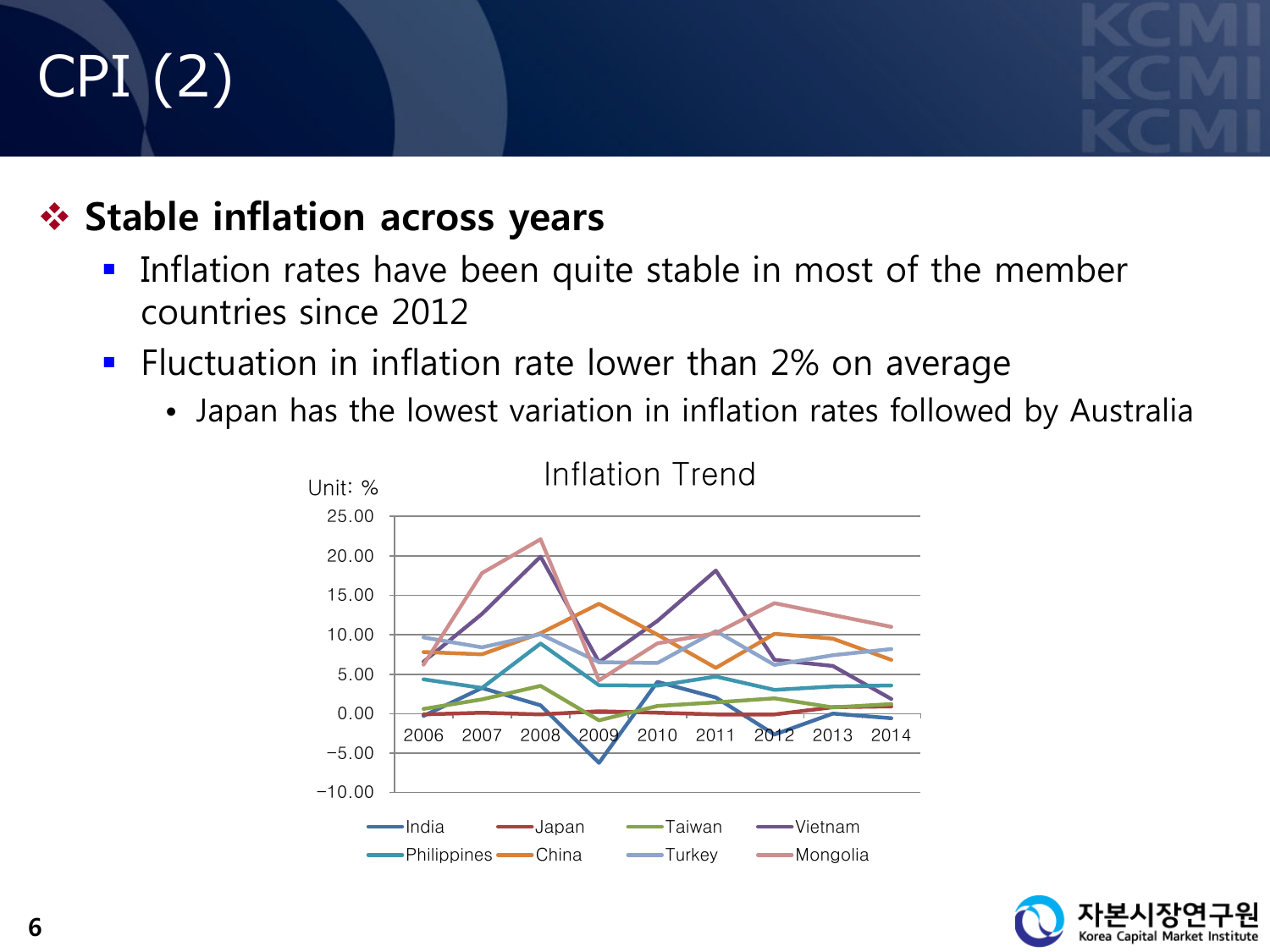## FX Market

#### **Wave of FX depreciation in 2014**

- Most of member countries experienced the depreciation of the local currency over USD
- **JPY** continued its depreciation since 2012
	- Largest depreciation among the member countries in 2014
- Decrease in the variation across the countries also observed



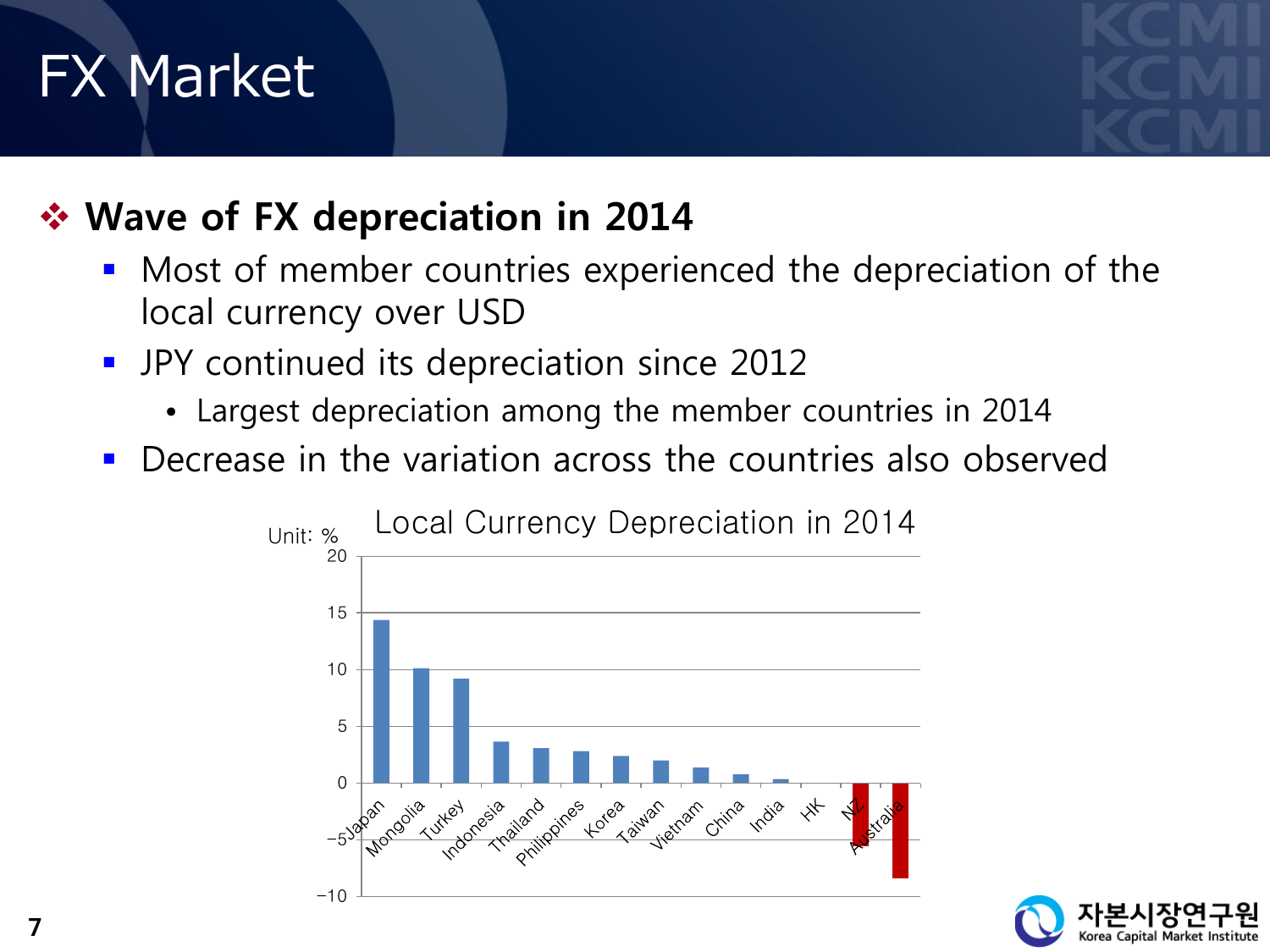## Interest Rates

#### **Expansionary monetary policies**

- Interest rates in most member countries fell in 2014
- Expansionary monetary policies are for stimulating domestic economic growth
- **•** Move in the same direction in the monetary policy relatively dampened its impact on the FX rates



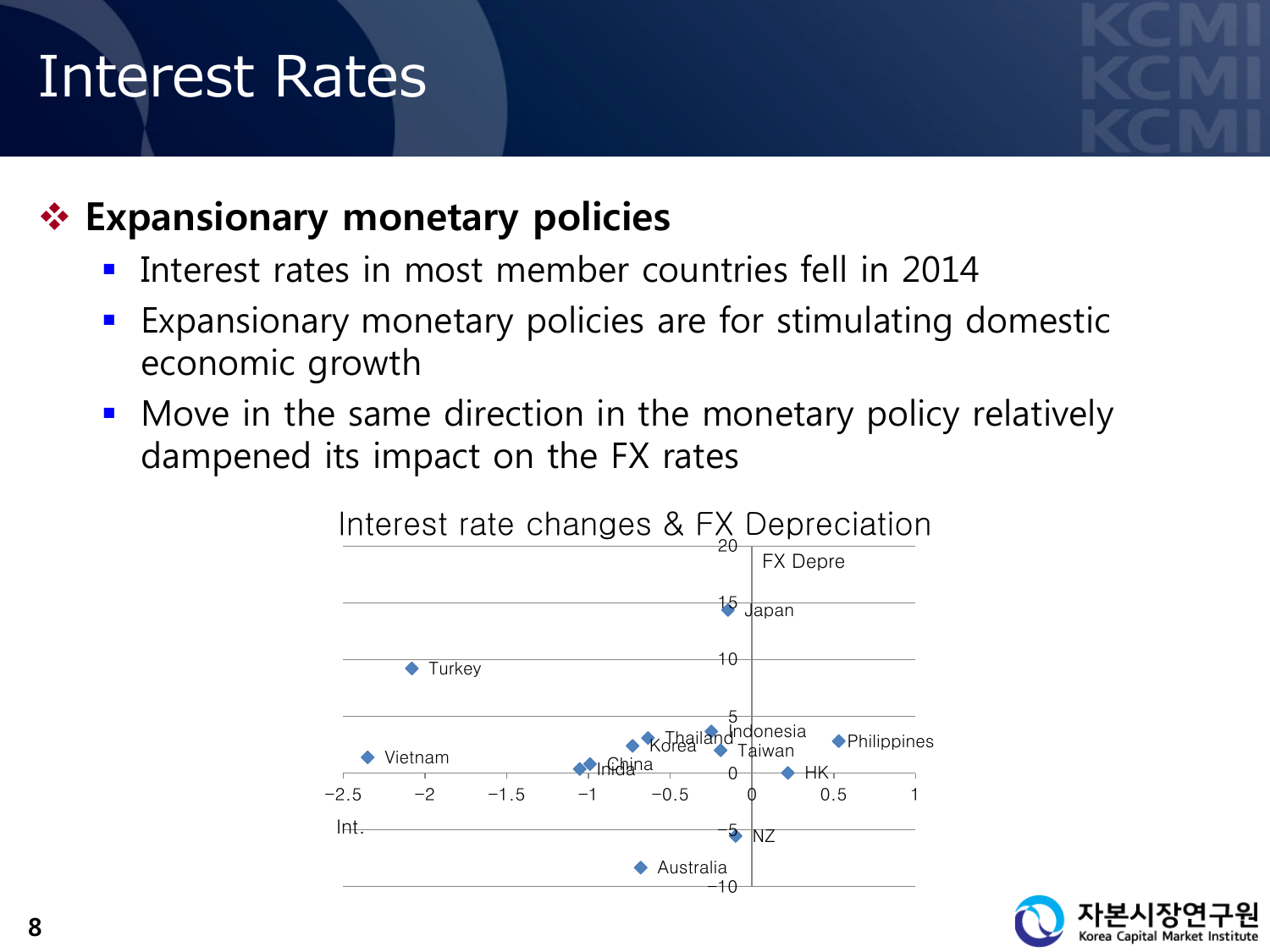## Unemployment

## **Mixed employment condition in 2014**

- Lower UR: Vietnam, Japan, Taiwan, NZ, Indonesia, Philippines, Mongolia
- **Higher UR: Thailand, Korea, HK, India, China, Australia, Turkey**
- **Thailand with the lowest UR of 0.8% among the members**



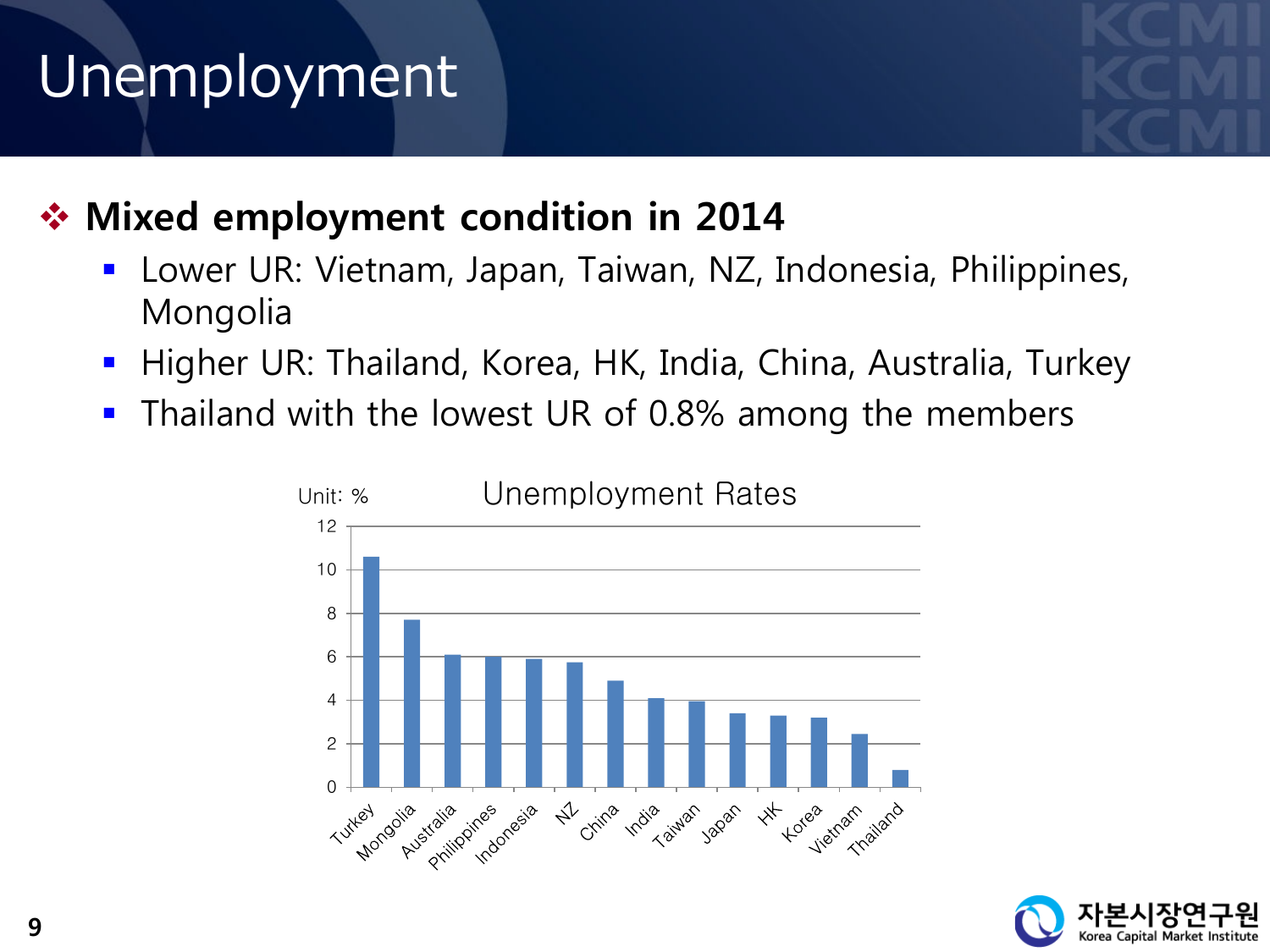## Population Structure (1)

### **Aging**

- Aging is a mega-trend in the member countries
	- Aging society(China, Indonesia, Turkey, Vietnam)
	- Aged society(India, Korea, Taiwan, Thailand)
	- Super-aged society(Australia, Hong Kong, Japan, New Zealand)



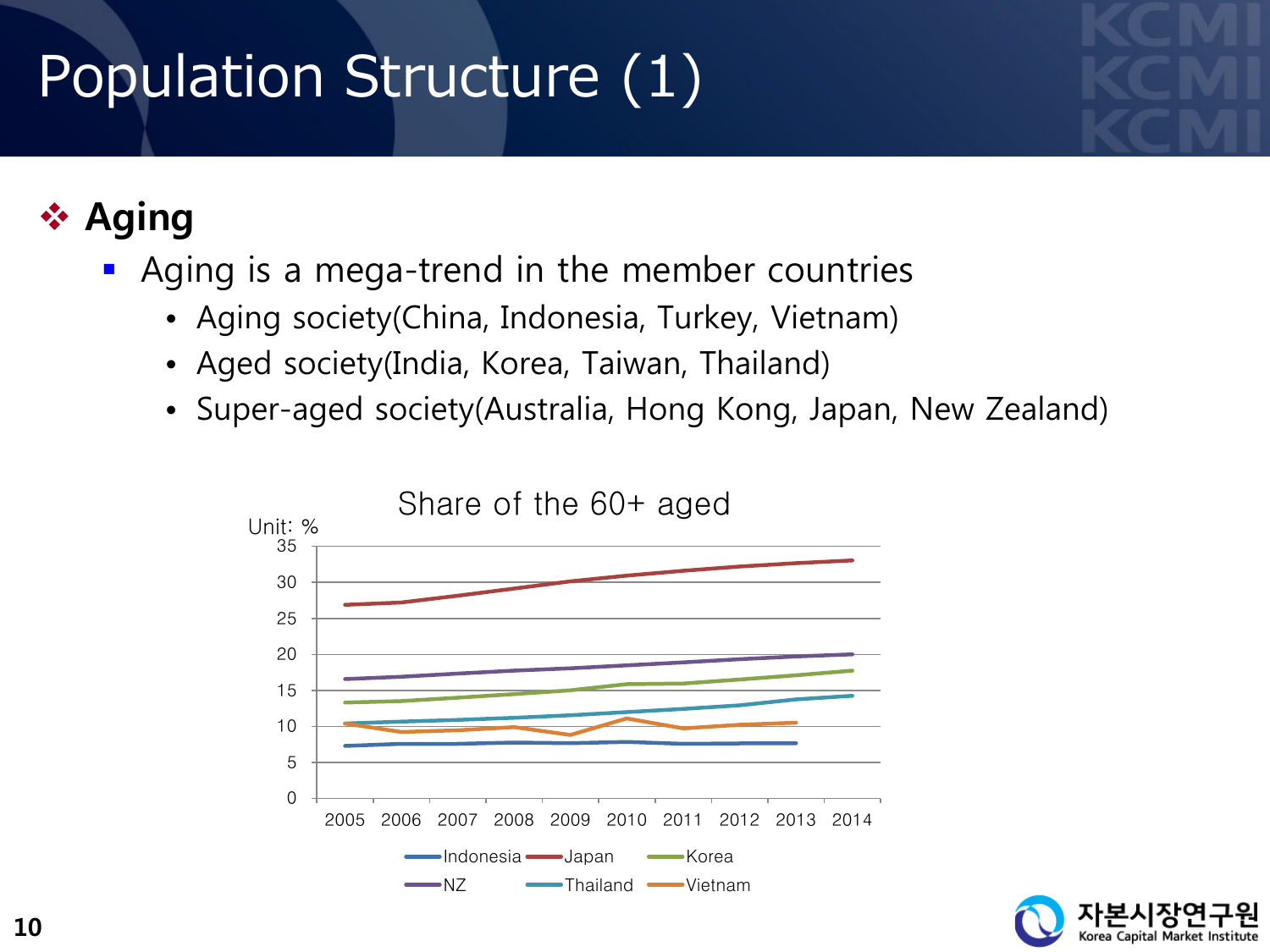## Population Structure(2)

#### **☆ Negative impact on the GDP growth**

- Aged population has negative impact on the economic growth as expected
- Correlation coefficient between the population share of the 60+ aged and the GDP growth rate is negative
	- -0.72 with Japan and -0.28 without Japan



Aging & GDP Growth

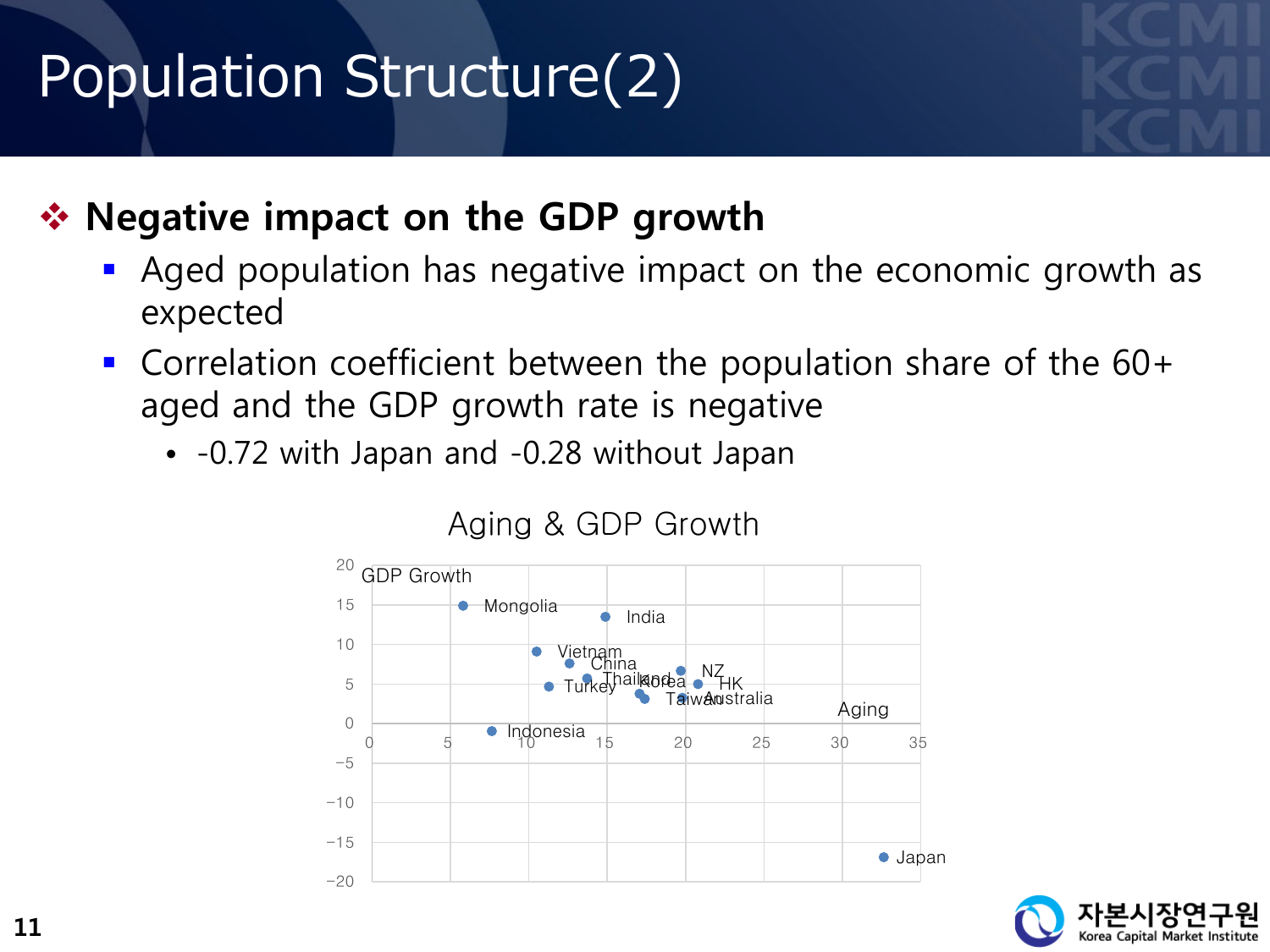

### II. Capital Market Performance

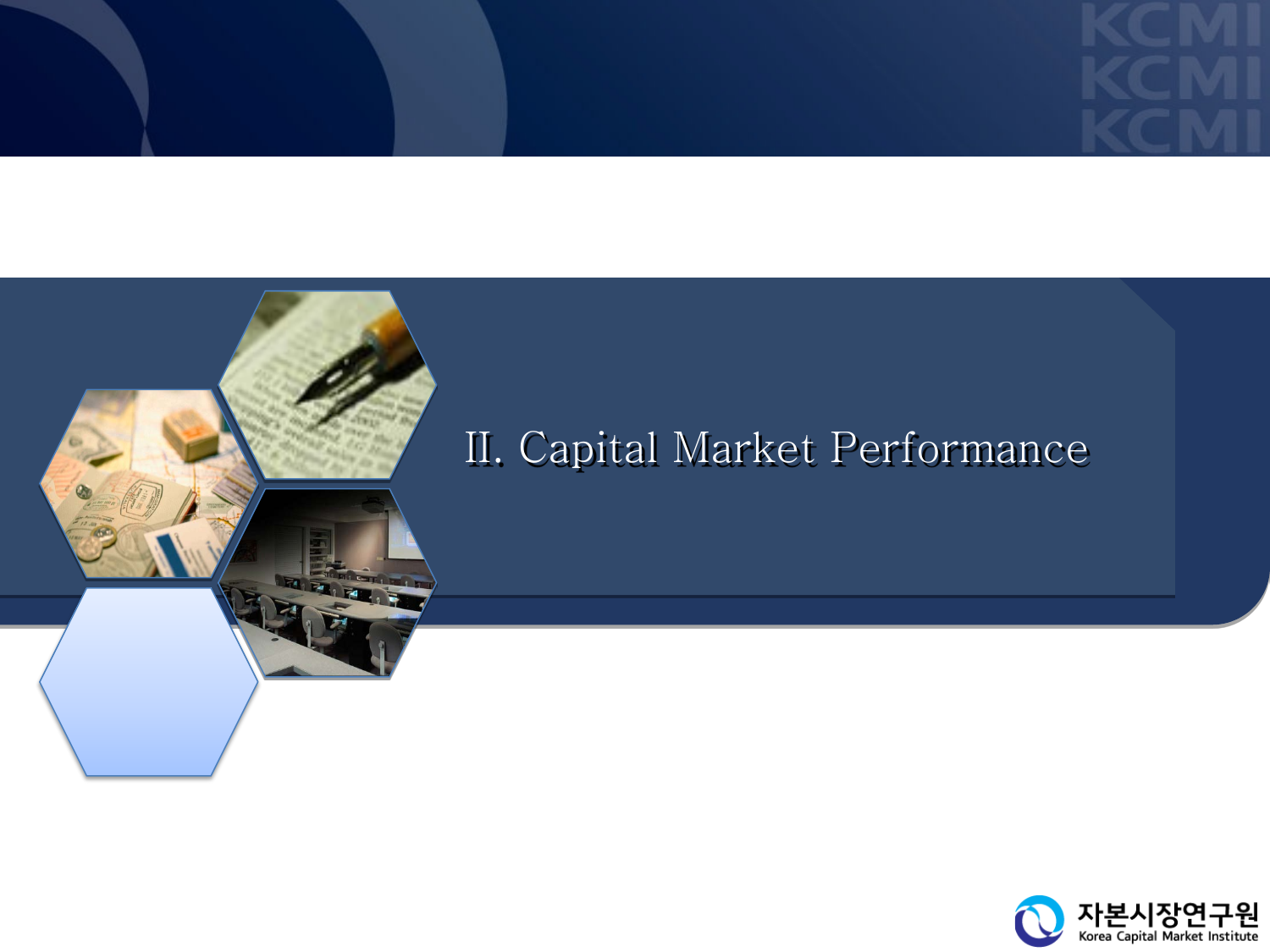## Stock Market Performance (1)

#### **Market growth for the last 10 years**

- From 2005 to 2014, Mongolia showed the largest stock market index growth while Japan did the smallest index growth
	- Mongolian stock market recorded almost 1500% growth for the period, and Japanese market did only 8%
- Indonesia showed the steadiest growth

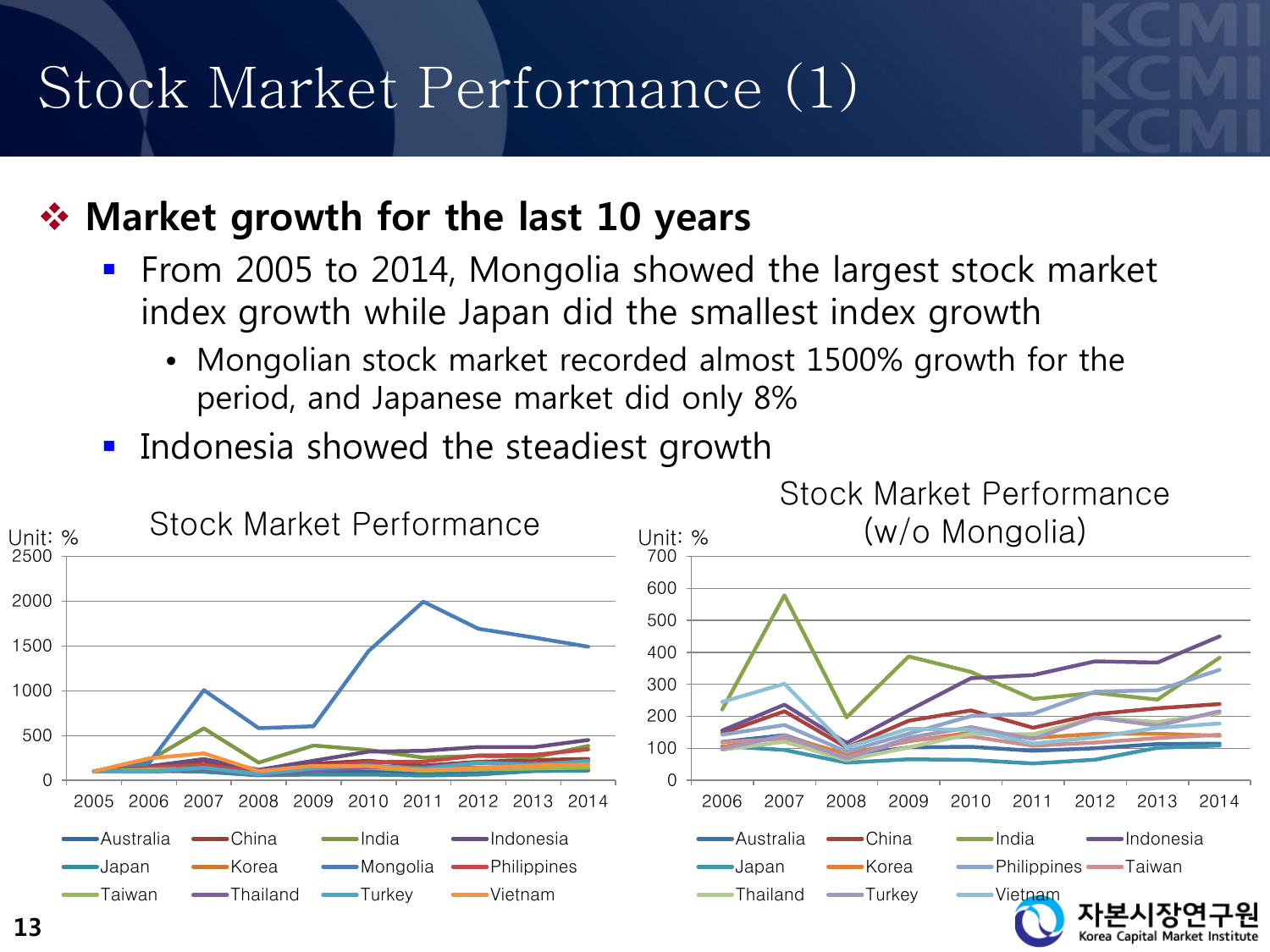## Stock Market Performance (2)

#### **❖ Market growth in 2014**

- India recorded the best growth performance in 2014 with 52% followed by Turkey(26%), Philippines(23%), and Indonesia(22%)
- Only Korea(-5%) and Mongolia(-7%) recorded negative growth in 2014

### $\triangle$  **High growth associated with high volatility**

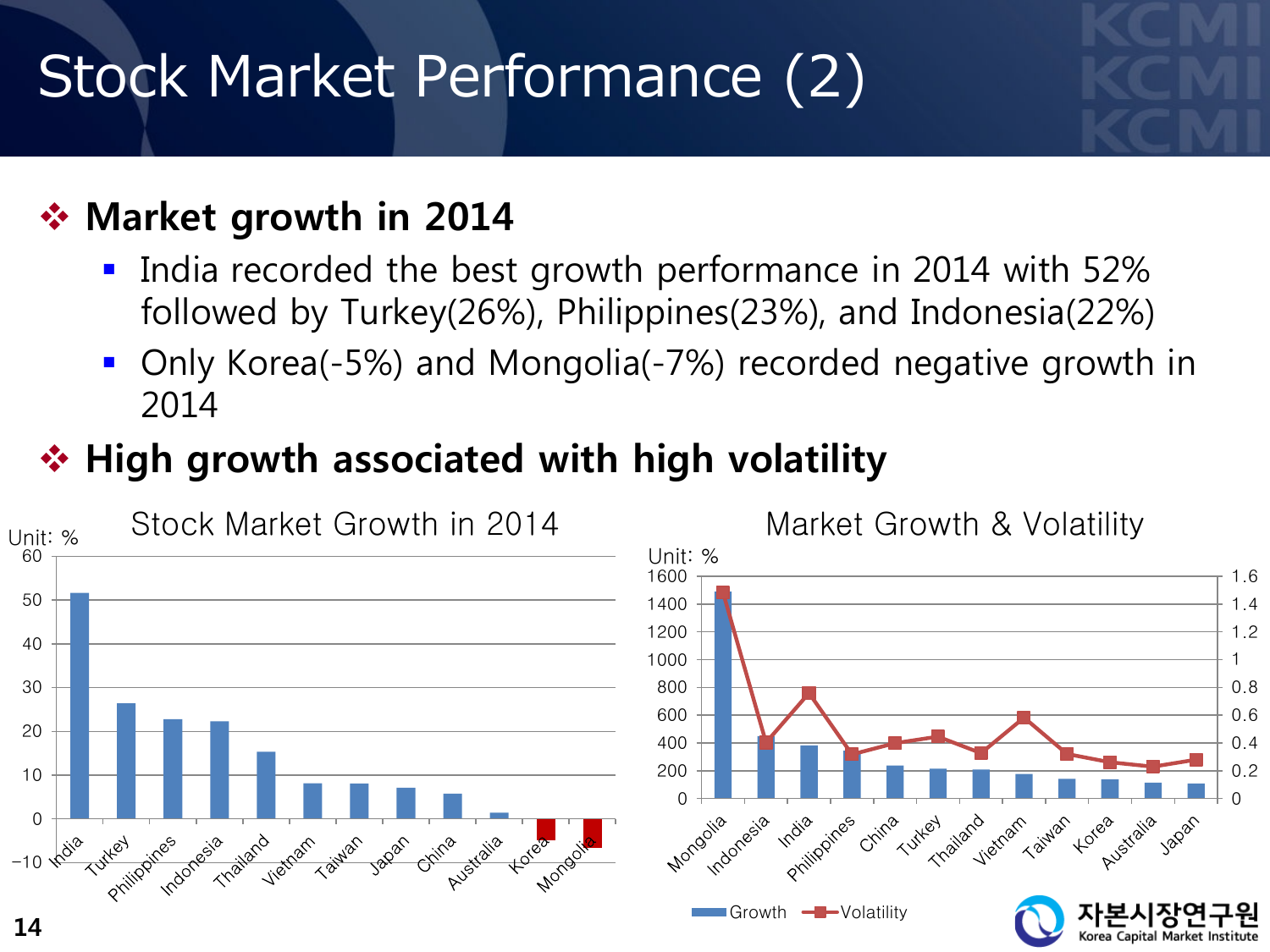## Trading Value in the Stock Markets

#### **❖ Drop in the trading value**

- Only 4 countries(Vietnam, India, Taiwan, HK) experienced the increase in the trading value
- Mongolia recorded the largest drop in the trading value in 2014
- Korea is the only one that showed decrease in the trading value for previous three consecutive years
- **Trading values are positively correlated with the stock market** performances



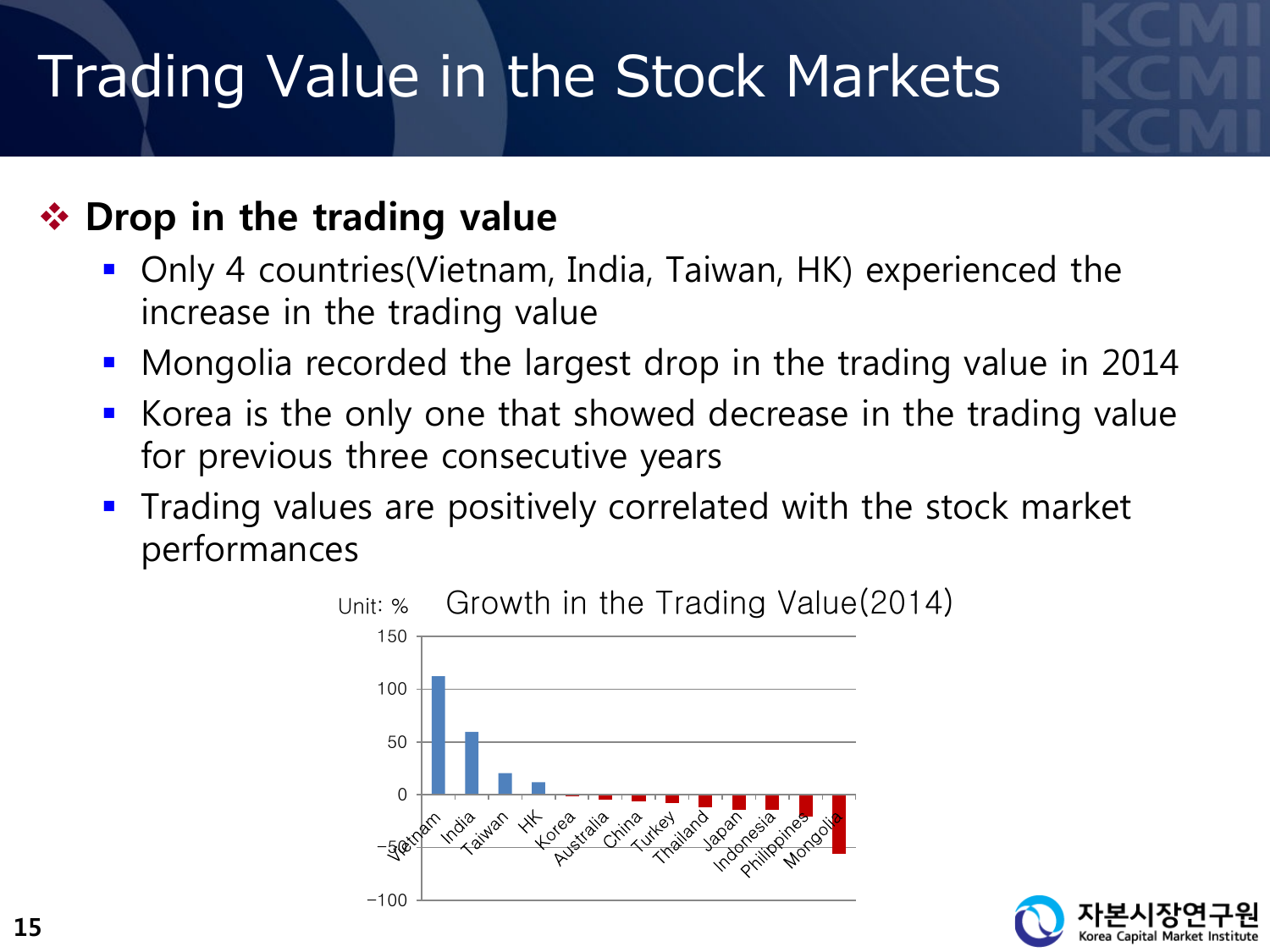## # of Listed Companies

#### *<b>❖ Stock market listing not active in 2014*

- Average growth rate in the member countries is less than 4%
- China recorded the most listing in 2014 with 23.4% increase
- Growth of stock market & # of listed companies are closed related

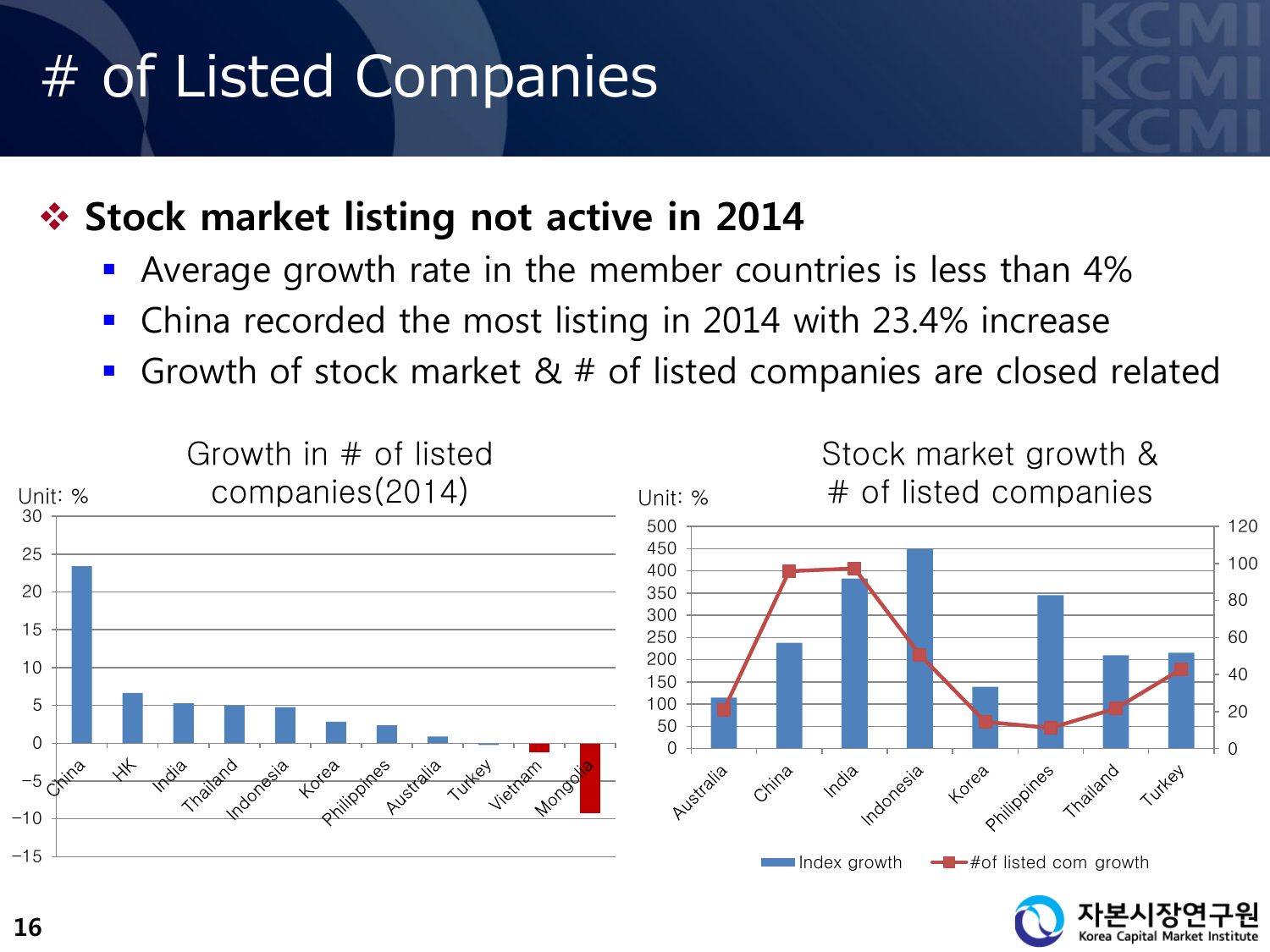## Revenue Structure of Securities Company

#### **Revenue from the commission**

- Securities companies are highly dependent on the revenue from commission in most countries
- Average commission share out of the total revenue is 51% in 2014
	- Securities companies in Thailand showed highest dependency on the commission revenue in 2014



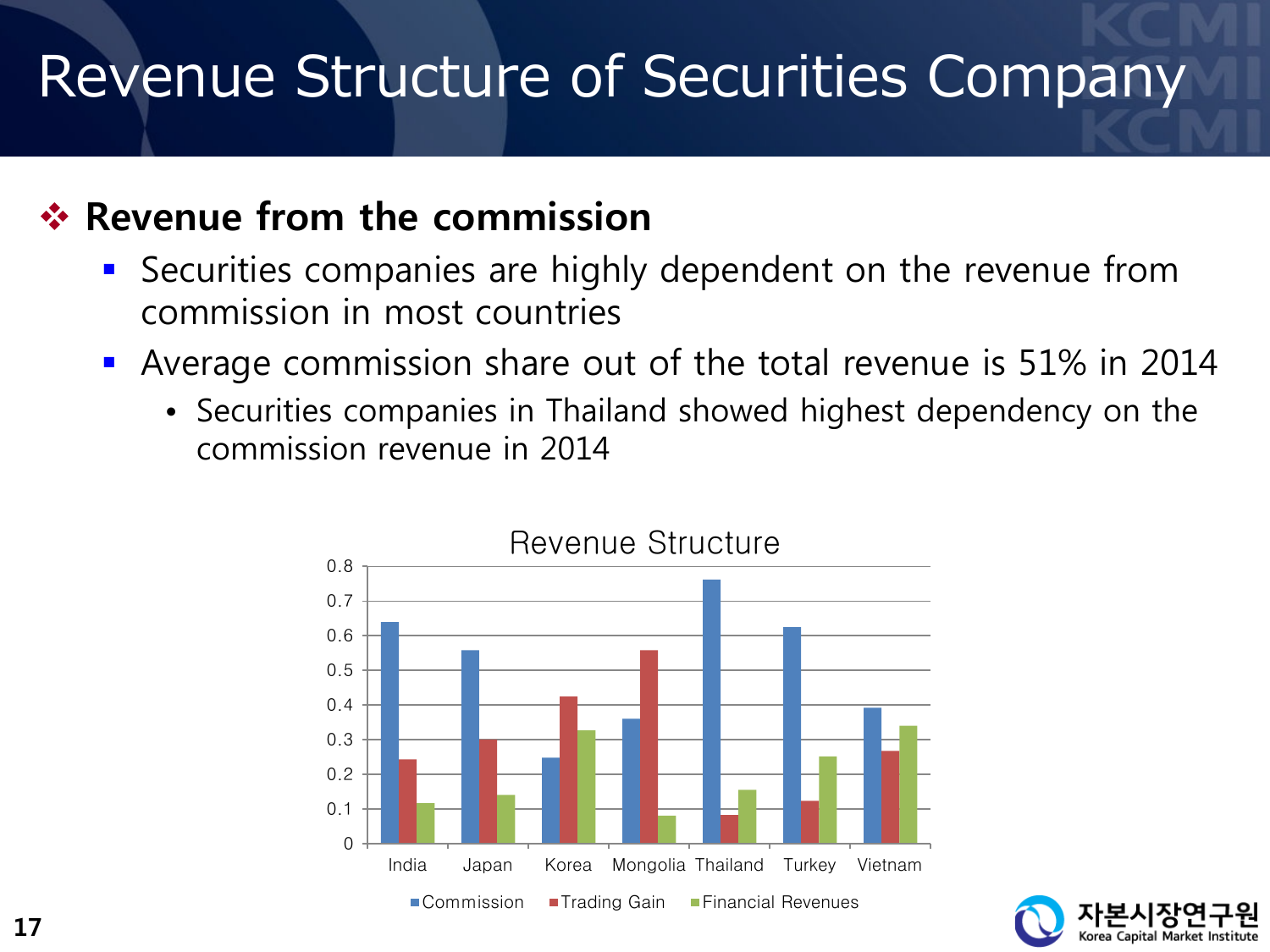## Commission Structure of Securities **Company**

#### **Commission from the Brokerage**

- Securities companies are highly dependent on the commission revenue from the brokerage services
- **Average brokerage commission share out of the total commission** revenue in 62% in 2014
	- Securities companies in Thailand showed highest dependency on the brokerage commission(94%) followed by India(83%)



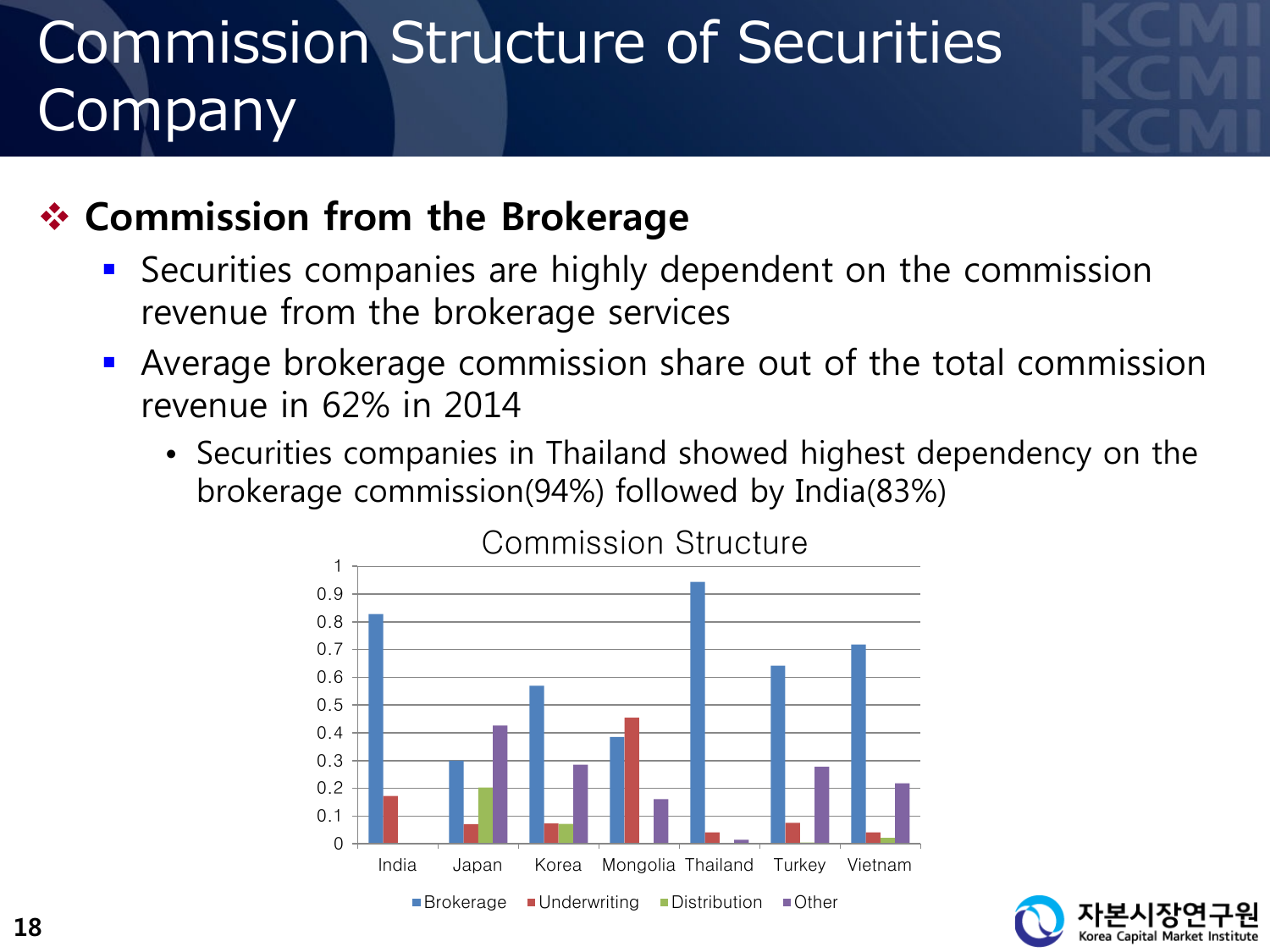## ROE & ROA in the Securities Industry

#### *<b>☆ ROE convergence*

ROEs in the securities industry in 2014 were higher than in 2013

- Thailand, Turkey, Vietnam recorded relatively high ROE
- Korea, India showed low ROE
- Variation in ROEs among the member countries fell to the lowest level for the recent 10 years



Korea Capital Market Institute